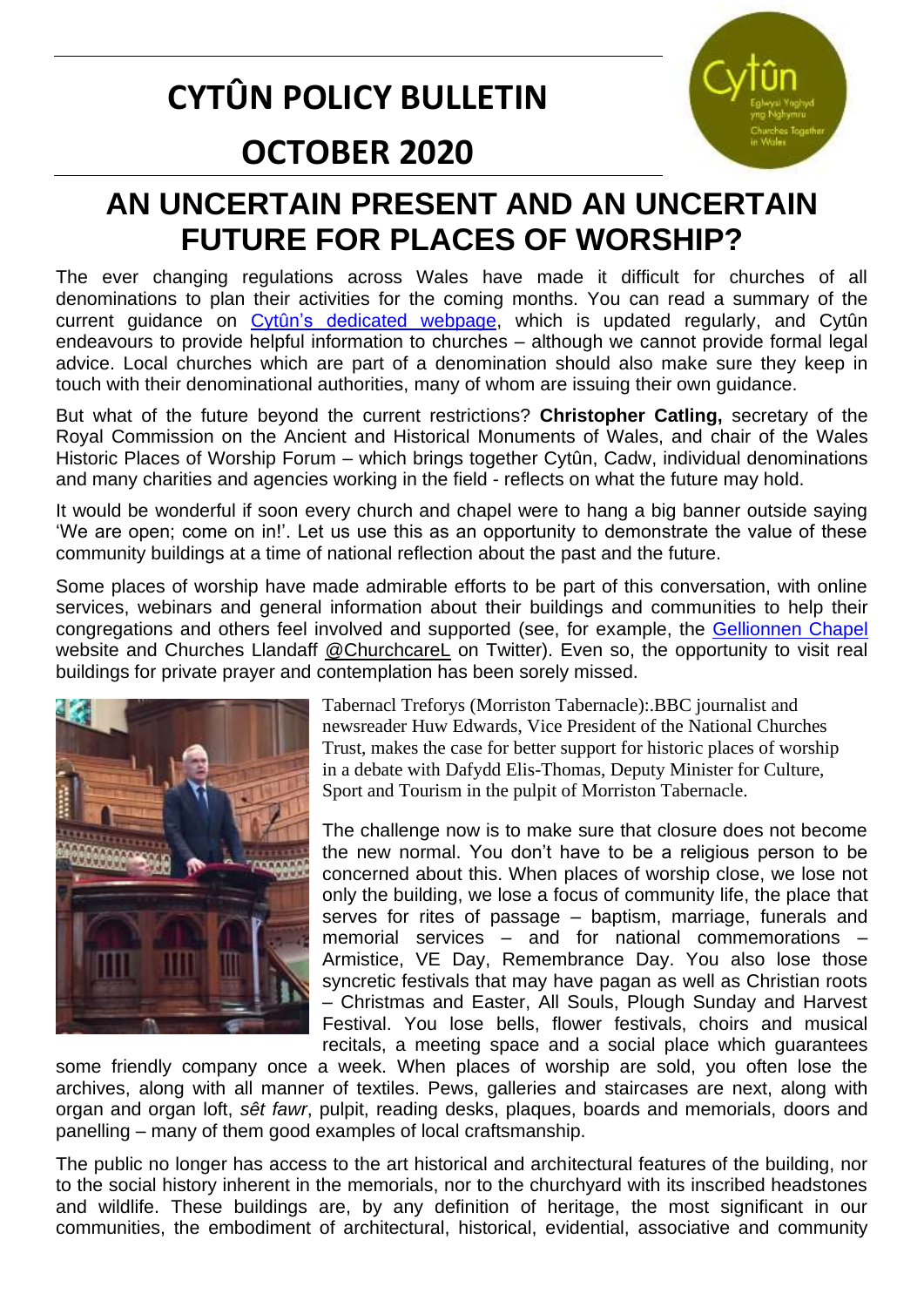values. The Ancient Monument Society estimates that fewer than 50 per cent of listed places of worship have a comprehensive record, and there is little account of the humbler places of worship that make up the majority in Wales and that have been the backdrop to the lives of so many people for more than 200 years.



Left: Capel y Ffin, Breconshire: St Mary's church, built in 1762, has an interior filled with humble pews, pulpit and gallery, the work of a local joiner working in the vernacular style. It is partnered by an almost identical Baptist Chapel dating from 1737 located on the opposite bank of the River Honddu.

Right: Llanegryn, Meirionnydd. A grant has recently been

awarded for the scientific dating of this important medieval rood-loft, a tour-de-force of the Welsh carpenters' craft.



What can be done about this? First and foremost, we must increase the number of people in the community who care about their local church or chapel and who will work to keep the building in community use. That means flinging open the doors and inviting people in to learn about the building. Visit Wales has published the [Experiencing Sacred Wales](https://www.explorechurches.org/experiencing-sacred-wales) toolkit to help with this.



Maes-yr-onnen, Radnorshire. The simple but splendid interior of one of the earliest Welsh chapels, registered in 1697 after the Toleration Act (1689).

Research by the [Plunkett Foundation](https://plunkett.co.uk/) shows that ideas for additional uses for places of worship rarely come from the church or chapel congregation itself and almost always come from the wider community. The Foundation will launch a publicity campaign later this year to encourage people responsible for looking after places of worship to be inspired by the ways in which others have enabled shops and post offices,

nursery schools, yoga classes, cafes, meeting spaces, after-school clubs, business start-up units and small business premises to be located within places of worship without detriment to their religious function.



Pennant Melangell, Montgomeryshire. NPRN 160381. This restored church has a C12th shrine and is a destination for C21st pilgrims.

Many places of worship have the potential to earn revenue from tourism, and there is no shortage of initiatives in Wales for encouraging this, from pilgrimage routes to camping barns, guided tours to music, art and craft exhibitions and even beer, wine and gin festivals. Faith tourism is worth £14 billion globally and the potential for growth in Wales is huge. The [Explore](https://www.explorechurches.org/)  [Churches](https://www.explorechurches.org/) website managed by the National Churches Trust, is a mine of information on places of worship worth

including in your journey plans. The Royal Commission have numerous plans and photographs of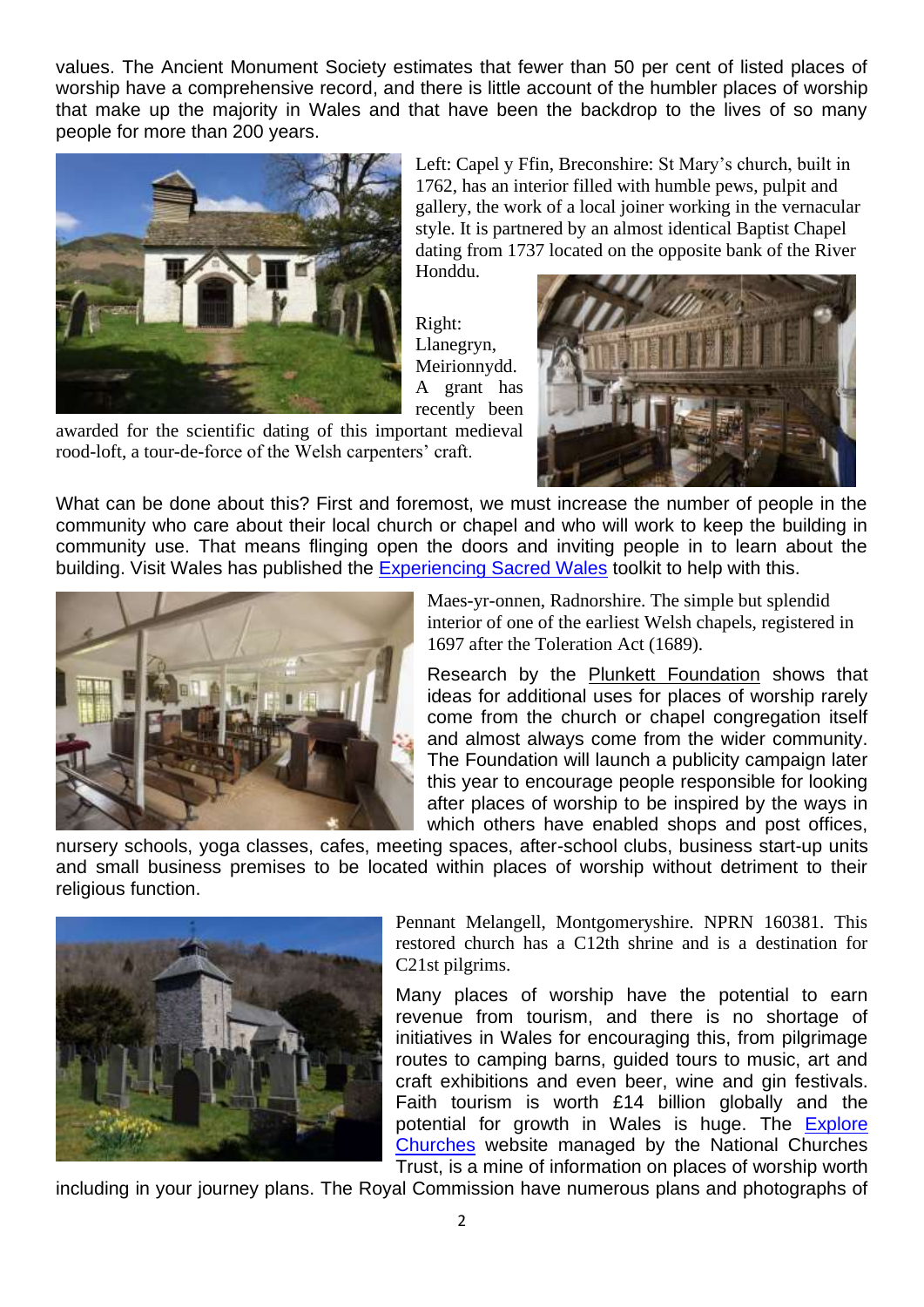chapels and churches in our archive and on [Coflein.](https://www.coflein.gov.uk/en/) Working in partnership with [Addoldai Cymru](http://www.welshchapels.org/) (The Welsh Religious Buildings Trust) we have created a 'virtual museum' telling the story of Welsh chapels in terms of religion, architecture, culture and society. Called *[Digital Dissent: The](https://rcahmw.gov.uk/discover/chapels/)  [Story of Welsh Chapels](https://rcahmw.gov.uk/discover/chapels/)*, the project builds on the long-running work of the Commission in highlighting the importance of chapels as a distinctive and iconic building type in Wales that contributes significantly to both our urban and rural landscapes. The full content of the Commission's Chapels Database – a total of 6,430 sites – has been made available online through the project website and virtual access to chapels owned by Addoldai Cymru has been created via Gigapixel photographic tours and laser scanned fly-throughs, thus allowing the buildings to be explored remotely by people all over the world.

Our aim is to record these buildings as they are before they are stripped of their contents and conversion to other uses – but an archival record is no substitute for a real building, and a better future by far is to keep places of worship in continued religious and community use.

*Text (condensed) and pictures reproduced with permission from rcahmw.gov.uk* 

**So – what next? Join the discussion at a Zoom conference** *Faith in the Future?* **led by the Wales Historic Places of Worship Forum on Thursday 22 October at 9.15am. Register here:**  [https://us02web.zoom.us/webinar/register/WN\\_dS7WnEyZTRSBMAd5U0H-Wg](https://us02web.zoom.us/webinar/register/WN_dS7WnEyZTRSBMAd5U0H-Wg)

#### **Award to safeguard Catholic heritage and community work**

£186,700 has been awarded by the National Lottery Heritage Fund to help sustain community facing churches in the Catholic Archdiocese of Cardiff.



households in Wales. Research shows that to thrive church buildings must be both valued by and useful to their communities. With a little imagination this project will provide a template for other places of worship to follow in terms of developing sustainable volunteering and engagement. We are most grateful to the National Lottery Heritage Fund for their support'.

Underpinning the three-year project is the belief that the only sustainable way of maintaining the charity's stock of heritage buildings is giving communities the skills to maintain them. The

The project will provide specific support for St Mary's Church, Newport (pictured left), St Michael's Church, Newport, Our Lady of Peace, Newbridge and St Dyfrig's Church, Treforest (the well used church hall is pictured below right).

The Archbishop of Cardiff, George Stack stated, 'St Mary's Church, our Lady of Peace, St Michael's Church and St Dyfrig's Church are immensely valuable community assets as well as being outstanding architectural 'gems' serving some of the most deprived



project pivots around the conservation and protection of listed places of worship and their related buildings such as halls, presbyteries and land. Bringing communities together through shared learning, the project aims to help parishes care for both the tangible and intangible heritage of the church. Ensuring that the relevant skills are secured for the future means that generations to come may enjoy the benefits of our wonderful buildings. The project will look beyond immediate building repairs and help develop new ways of collaborative working with local communities.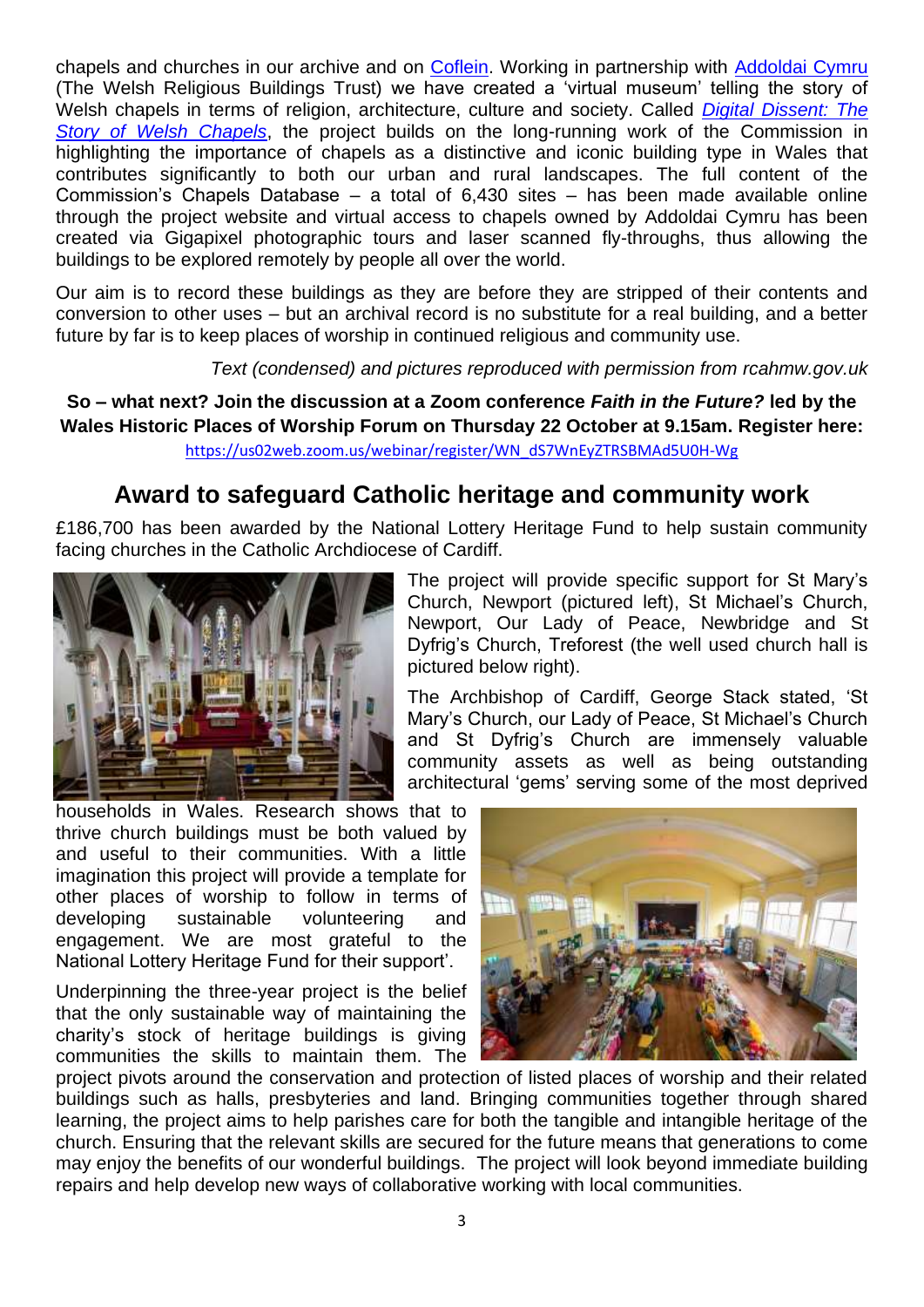# **CHURCHES CALL FOR RESETTING THE DEBT**



A fresh start for families in Britain swept into debt by Covid-19



Four Cytûn member churches – the Baptist Union of Great Britain, the Methodist Church and the United Reformed Church, supported by the Presbyterian Church of Wales – have launched a new campaign called **Reset the Debt,** in partnership with the Church of Scotland and Church Action on Poverty.

They say that during lockdown, millions of families in the UK have been forced to borrow money to make ends meet - with the biggest increase in debt amongst the poorest households.

- **Six million people** have fallen behind on rent, council tax and other household bills because of Covid-19.
- Almost **one in five households** borrowed money to buy food or other essentials in July.

They say this is an urgent problem that demands a solution. So they propose that the Chancellor create a **Jubilee Fund**, that will provide grants to pay off and cancel unavoidable debts accrued by households during the lockdown period. They believe that a Jubilee would

allow relationships to be reset, communities to be re-balanced, and people's dignity to be restored.

The report shares stories of lived experience of those trapped in debt by Covid-19, and can be found – along with videos and campaign material – at [resetthedebt.uk](https://resetthedebt.uk/?utm_source=JPIT&utm_medium=email&utm_campaign=11868644_Reset%20The%20Debt%20-%20Launch&dm_i=1MV9%2C72DWK%2C97YUKM%2CSJ8JN%2C1)

#### **CLIMATE SUNDAY AND WALES CLIMATE WEEK**



Welsh Government is arranging a special week of activities at the beginning of November to focus on the climate crisis and how Wales should respond. Details will be published in due course on: <https://gov.wales/wales-climate-week>

This week is timed to be a year before the big International [COP26](https://www.ukcop26.org/)

conference in Glasgow in November 2021. The Environmental Issues Network of Churches together in Britain and Ireland has already launched an opportunity for churches to prepare for that conference, by taking part in Climate Sunday. A local Climate Sunday can be held on any Sunday until 5 September 2021. Resources are available bilingually on the [Cytûn website,](http://www.cytun.co.uk/hafan/en/climate-sunday/) and there are links to a cornucopia of Resources in English at [www.climatesunday.org](http://www.climatesunday.org/) The latter is also the place to register so that everyone knows that your local church or pastorate – or local Cytûn group – is taking part. Thjs Sunday will challenge you to worship, to respond locally (probably via the [EcoChurch](https://ecochurch.arocha.org.uk/) scheme or – for Catholic parishes – via CAFOD's [Live Simply](https://cafod.org.uk/Campaign/Livesimply-award) award) and sign the [Climate Coalition declaration](https://www.theclimatecoalition.org/declaration) which will be presented to the COP26 conference.

Some churches have already done this, and you can hear services online from Cardiff and [Penarth URCs](https://www.mixcloud.com/cardiffurcs/climate-sunday-worship-20th-september-2020/?utm_campaign=notification_new_upload&utm_medium=email&utm_source=notification&utm_content=html) and Christ [Church, Roath.](https://soundcloud.com/christchurchcardiff/podchurch-service-6-september-2020) We would love to know about, and publicise, other Climate Sunday services from Wales – in Welsh, English or other languages – email [gethin@cytun.cymru](mailto:gethin@cytun.cymru) or tag us @CytunNew on Twitter.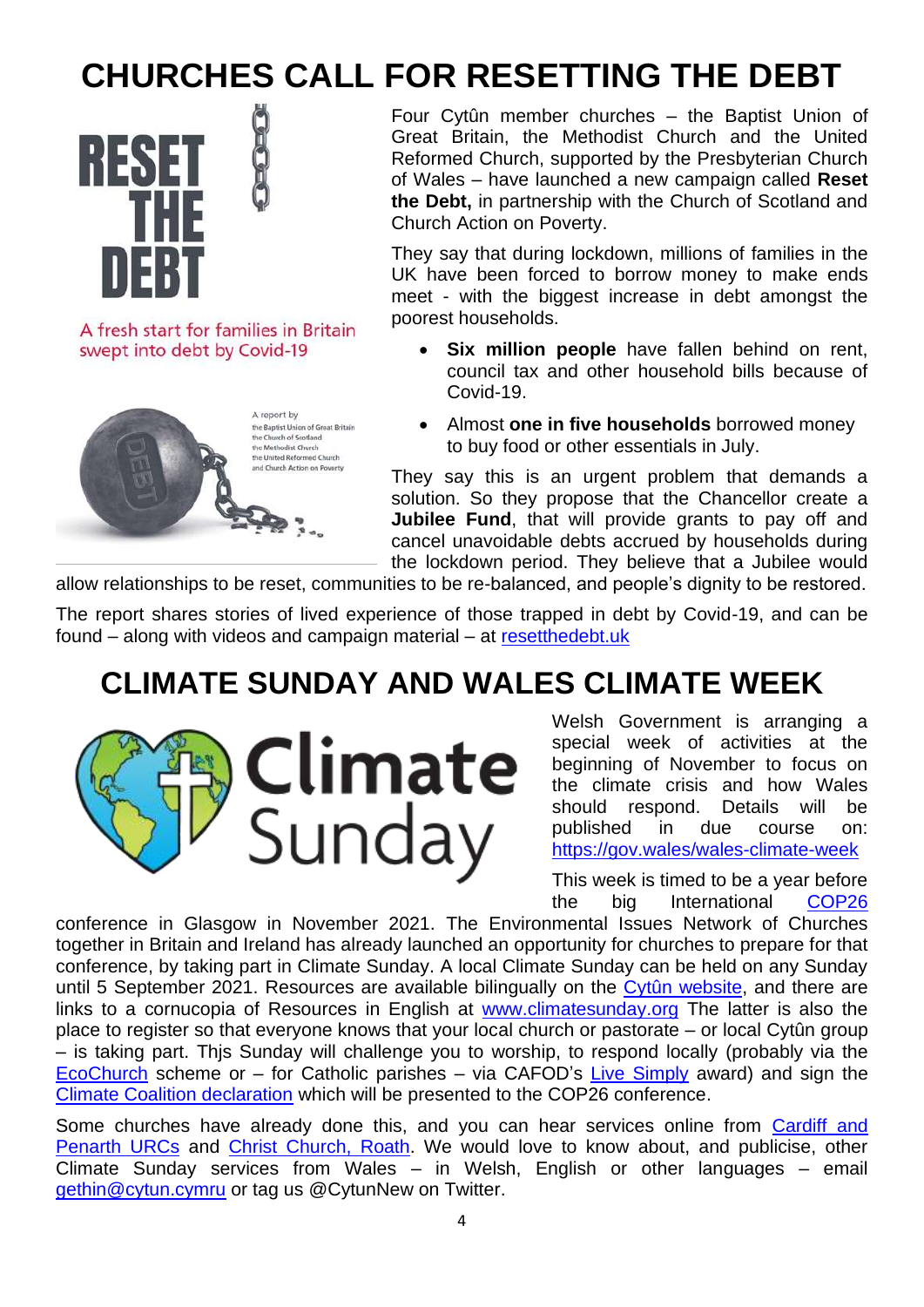

Lein Gymorth **BAME** Cymru

#### **BAME Helpline Wales**

BAME people have been disproportionately impacted by Covid-19. This new helpline delivered by EYST, Women Connect First, Henna Foundation, ProMo Cymru and Wales TUC aims to offer a first port of call to individuals from BAME backgrounds.

- The helpline is running initially as a 6 month pilot funded by Welsh Government via the voluntary sector emergency fund.
- It is a multi-lingual helpline, between them the team speak 11 languages and interpretation can be arranged into other languages as required.
- Info is available relating to: health, work, welfare, education, housing; and personal safety.
- Not an advice line-predominantly signposting with exception of employment advice which will be delivered by Wales TUC.
- Helpline is available Mon-Fri 10.30am-2.30 pm
- Helpline number 0300 2225720 (Local Rate calls)
- SMS text number 07537 432416
- Website [www.bame.wales](https://eur01.safelinks.protection.outlook.com/?url=http%3A%2F%2Fwww.bame.wales%2F&data=02%7C01%7CRobin.Grossmann%40gov.wales%7C9792eed7a69447acccc208d8690ea115%7Ca2cc36c592804ae78887d06dab89216b%7C0%7C0%7C637374858839756626&sdata=4%2BE2KjLGorF6ANWd%2BzrV%2FDy7VdCuMakxt2mGx0ktyH8%3D&reserved=0)
- Email [bamehelpline@eyst.org.uk](mailto:bamehelpline@eyst.org.uk)



#### **STEP BY STEP TOWARDS A NEW CURRICULUM**

For five years, Cytûn has been involved, on behalf of the Faith Communities Forum, as an official "stakeholder" as a new curriculum is developed for schools in Wales. Our website contains a [briefing](http://www.cytun.co.uk/hafan/en/briefing-on-the-curriculum-24-8-20/) about the curriculum, and our involvement.

On October 5, Cytûn was represented at a webinar to launch a [new report](http://www.oecd.org/publications/achieving-the-new-curriculum-for-wales-4b483953-en.htm) by the Education division of the OECD (the Organisation for Economic Co-operation and Development) on progress towards launching the curriculum in schools in 2022. The report, and the speakers from the OECD, note that a complete overhaul of the education system, as is being attempted in Wales, is a ten-year journey – so we are barely half way through! In answer to a question from Cytûn, they affirmed that success depends not only on involvement by all those involved in education – not least children and young people – but also by wider society. Cytûn is convinced that there are many opportunities for churches and other faith groups to add value to education in Wales and we look forward to encouraging our members to participate.

There are also challenges, which include the changes being proposed to Religion, Values and Ethics (the new name for Religious Education) and to the role of schools of a religious character ('church schools'). Also on October 5, the Welsh Government published an **[analysis](https://gov.wales/legislative-proposals-religion-values-and-ethics) of the** [responses](https://gov.wales/legislative-proposals-religion-values-and-ethics) received to a consultation on these matters, to which Cytûn and many of our member churches and organisations responded. We await Welsh Government's response with interest.

#### **MONITORING WELSH LEGISLATION**

Cytûn aims to enable churches and Christian organisations in Wales to work together effectively, while retaining their own distinctive ethos and beliefs. To enable this in the policy field, Cytûn